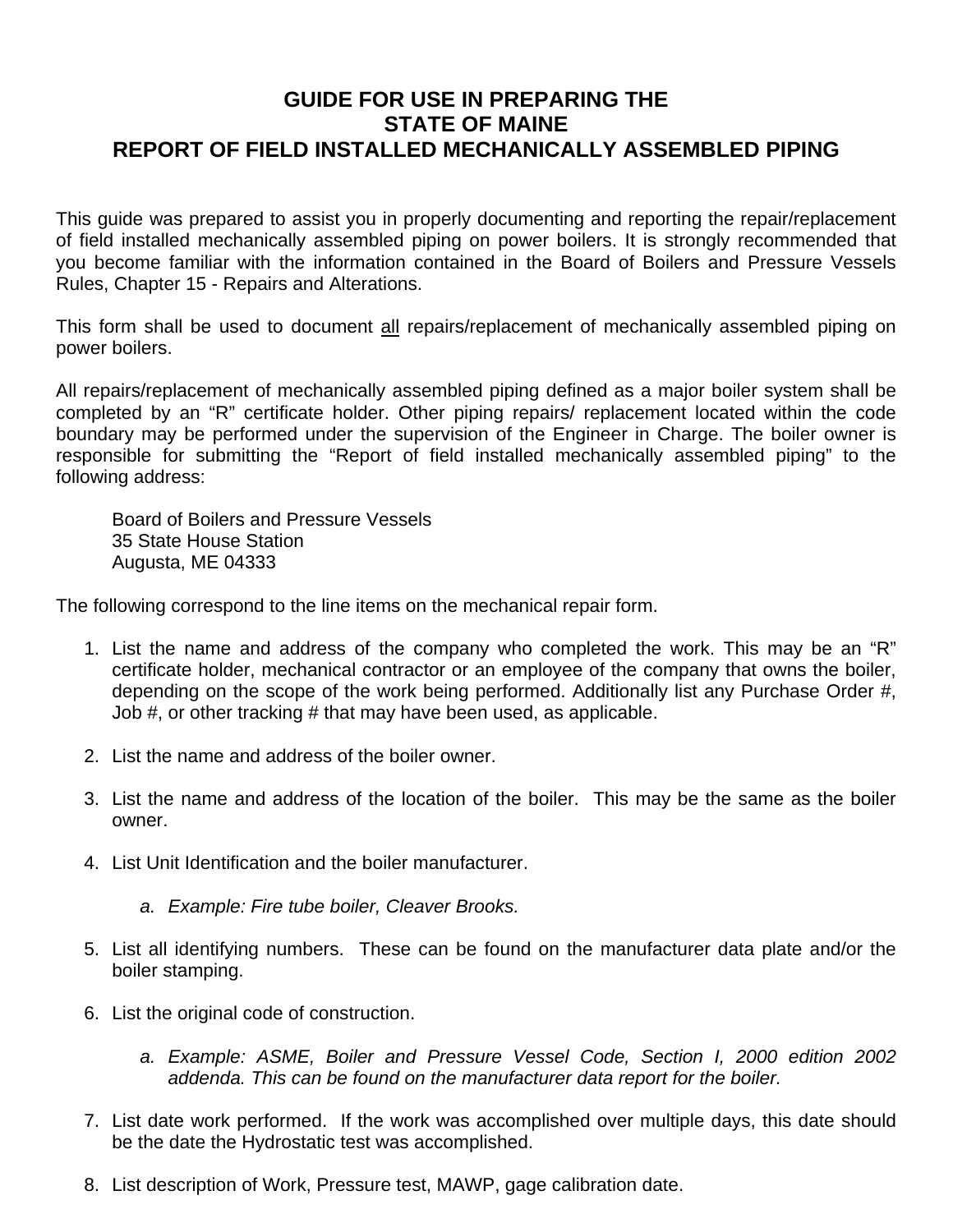- *a. Example: Replaced the lower sensing line piping for the gage glass, including the T fitting and pipe cap. The pressure test must be completed at a pressure at least 80 percent of the boiler MAWP. The MAWP can be found on the boiler manufacturer's data*  plate or stamping. Additionally, the pressure gage used during the test must be *calibrated.*
- 9. List replacement parts.
	- *a. Example: 1 inch NPS, schedule 40, SA 105 pipe, 1 inch NPS SA 278 "T" fitting with cap. Only code accepted material may be used. When submitting the repair form, you must attach a copy of the purchase order and the Material test report(s) (MTR). This will allow material traceability. The MTR(s) will be furnished by the parts supplier.*
- 10. List any remarks that you feel are appropriate.

The Compliance Statement section shall be filled out as follows: The Engineer-In-Charge will spell out his name on the top line. The date will be the date the form was signed. Name the repair organization as appropriate. Remember this may be an "R" certificate holder, mechanical contractor or the boiler owner, depending on the scope of the work. This signature will be the representative of the repair organization. The Engineer-in-Charge will sign the form and list his/her license number. The Engineer-in-Charge is responsible for the supervision of all repairs regardless of who performs the repairs.

The Inspection Statement section shall be filled out as follows: The commissioned inspector shall spell out his/her name on the top line. The inspector shall list his employer and date the work was inspected. The inspector shall date, sign and list his/her commission numbers - both the National Board and the State of Maine. The Commissioned inspector shall be employed by the company that writes the boiler insurance. For companies that do not have boiler insurance, the State of Maine will perform the duties of the Commissioned Inspector. The level of involvement by the commissioned inspector will be dictated by the complexity of the repairs. As a minimum, he/she will review the work package. Indicate in the remarks section the extent of involvement with the repair.